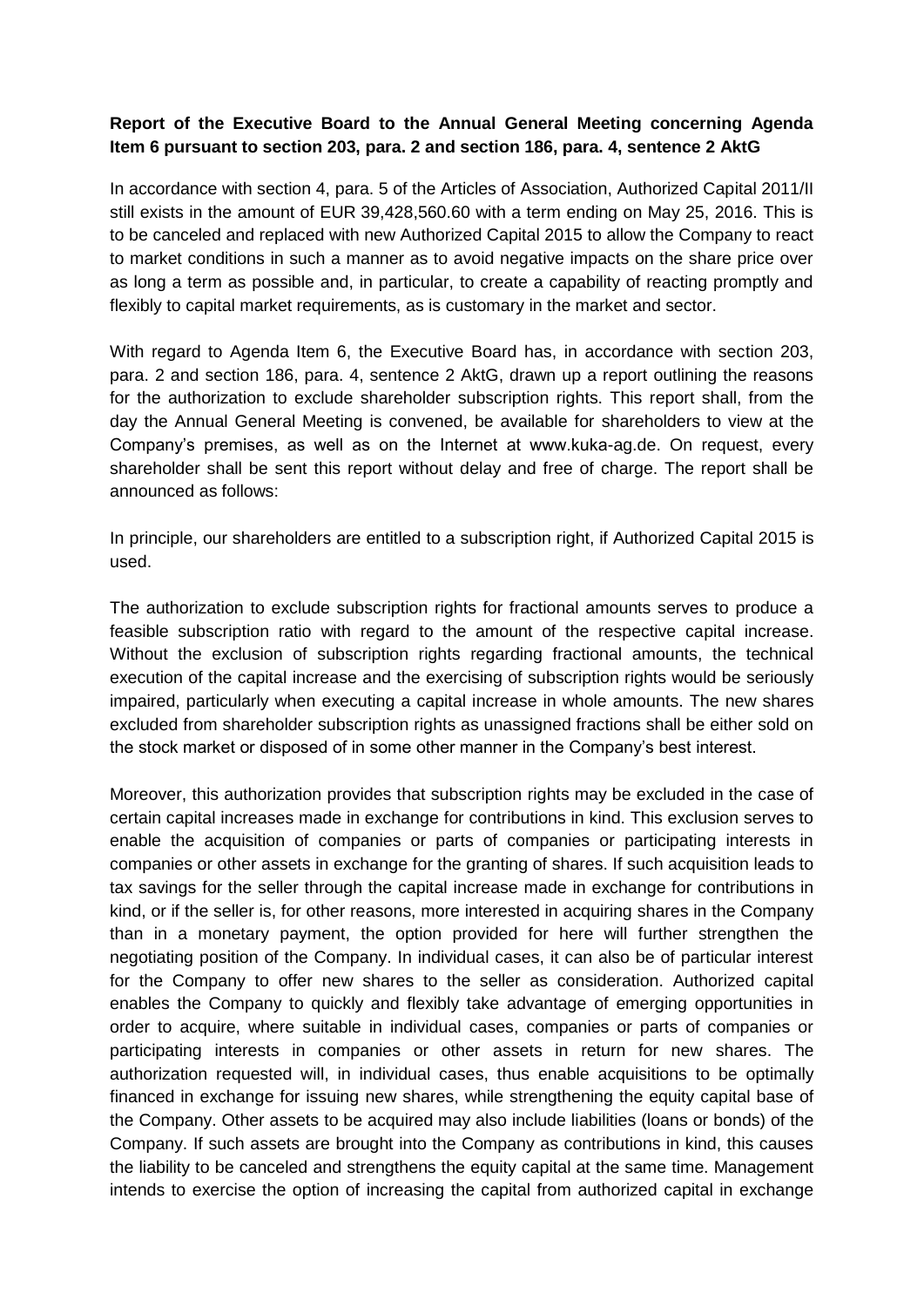for contributions in kind using the authorization to exclude subscription rights only if the value of the new shares and the value of the consideration for the company, parts of the company, participating interests in the company, or other assets to be acquired are in appropriate relation to each other. In principle, the issue price of the new shares to be offered shall, in this respect, be based on the stock market price. This prevents any economic disadvantage for shareholders excluded from subscription rights. In view of all these circumstances, the authorization to exclude subscription rights to the extent outlined is necessary, suitable, appropriate and in the interest of the Company. If Management exercises the authorization granted to it, the Executive Board shall report at the Annual General Meeting following any acquisition made in exchange for issuing new shares in the Company.

By granting authorization to exclude subscription rights in cases where new shares are sold at a price not substantially lower than the current stock market price, it will be possible to simplify the exclusion of subscription rights in accordance with section 203, para. 1 and para. 2 in conjunction with section 186, para. 3, sentence 4 AktG. The authorization to exclude subscription rights shall be limited to a maximum amount of 10 percent of the share capital existing at the time this authorization comes into effect or, if this value is lower, at the time Authorized Capital 2015 is used. Shares sold as a result of, and during the term of, the authorization granted at the Annual General Meeting of May 28, 2014 in accordance with section 71, para. 1, no. 8, sentence 5 AktG in conjunction with section 186, para. 3, sentence 4 AktG shall count towards the aforementioned 10% threshold. Furthermore, this 10% threshold shall also include shares issued for the purpose of servicing warrant or convertible bonds, participation rights or participating bonds or a combination of these instruments, provided that these instruments were issued as a result of, and during the term of, the authorization granted at the Annual General Meeting of May 28, 2014 in accordance with the appropriate application of section 186, para. 3, sentence 4 AktG.

Moreover, this authorization shall also be subject to the condition that the issue price of the new shares must not be substantially lower than the stock market price of the Company shares already quoted on the stock market. This is in the Company's interests and serves to achieve the best possible selling price when issuing the shares. The legally stipulated option in section 186, para. 3, sentence 4 AktG to exclude subscription rights enables Management to quickly, flexibly and cost-effectively exploit opportunities arising as a result of prevailing stock market conditions. This would optimally strengthen the Company's capital resources in the interest of the Company and all shareholders. By avoiding the time-consuming and costintensive handling of subscription rights, the Company will be able to meet its equity requirements quickly when market opportunities arise at short notice. Furthermore, this will also make it possible to acquire new shareholder groups in Germany and abroad. Section 186, para. 2 AktG allows publication of the subscription price up to the third-last day of the subscription period. However, in light of the frequent volatility on the stock markets, particularly more recently, a market risk spanning several days still exists and may lead to safety margins being deducted when the subscription price is fixed. Moreover, granting a subscription right would jeopardize successful placement with third parties owing to the uncertainty as to whether the subscription right will be exercised, and also owing to the additional expense involved. Finally, if subscription rights were granted, the Company would not be able to react quickly to favorable or unfavorable market conditions owing to the twoweek subscription period. Instead, the Company would be exposed to falling share prices